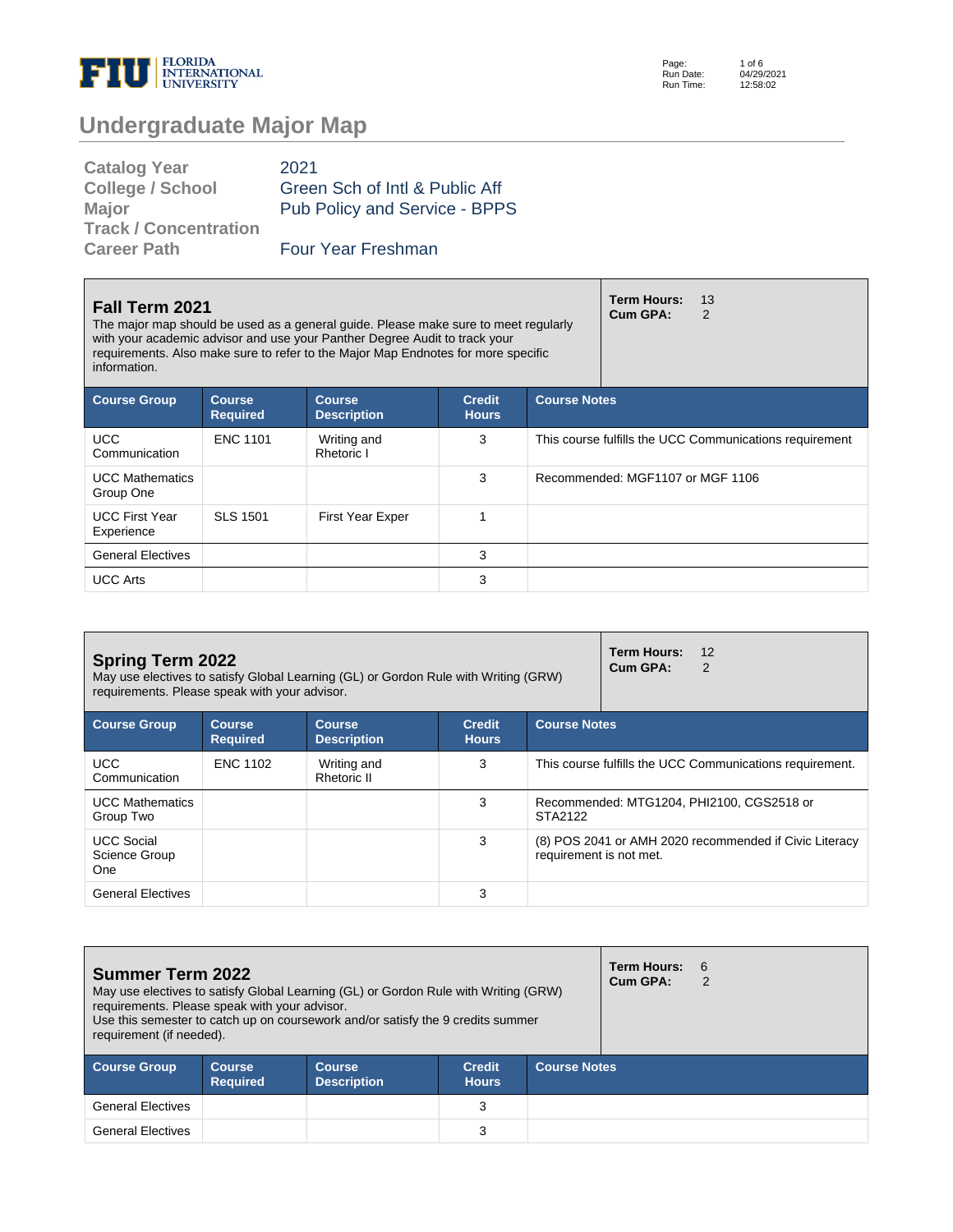

|  |  | <b>Undergraduate Major Map</b> |  |
|--|--|--------------------------------|--|
|  |  |                                |  |

| Fall Term 2022<br>Contact advisor regarding Steven J. Green School of International and Public Affairs<br>Foreign Language requirement. Please speak with your advisor about the best way to<br>satisfy this requirement. (5) See endnotes. |                                  |                                     |                               |                     | <b>Term Hours:</b><br>Cum GPA:  | 14<br>2                                                                                                          |
|---------------------------------------------------------------------------------------------------------------------------------------------------------------------------------------------------------------------------------------------|----------------------------------|-------------------------------------|-------------------------------|---------------------|---------------------------------|------------------------------------------------------------------------------------------------------------------|
| <b>Course Group</b>                                                                                                                                                                                                                         | <b>Course</b><br><b>Required</b> | <b>Course</b><br><b>Description</b> | <b>Credit</b><br><b>Hours</b> | <b>Course Notes</b> |                                 |                                                                                                                  |
| <b>UCC Social</b><br>Science Group<br>Two                                                                                                                                                                                                   |                                  |                                     | 3                             |                     | Please speak with your advisor. | May satisfy Gordon Rule with Writing (GRW) requirement.                                                          |
| Public<br>Administration<br>Common<br>Prerequisites                                                                                                                                                                                         |                                  |                                     | 3                             |                     |                                 | POS 2041 or ECO 2013/2023, or CGS 2060/2100. Please<br>see advisor if completed at another academic institution. |
| <b>UCC Humanities</b><br>Group One                                                                                                                                                                                                          |                                  |                                     | 3                             |                     |                                 |                                                                                                                  |
| Foreign Language                                                                                                                                                                                                                            |                                  |                                     | 5                             | Please see advisor. |                                 |                                                                                                                  |

| <b>Spring Term 2023</b><br>Contact advisor regarding Steven J. Green School of International and Public Affairs<br>Foreign Language requirement. Please speak with your advisor about the best way to<br>satisfy this requirement. (5) See endnotes. |                                  |                                     |                               |                     | Term Hours:<br>12<br>Cum GPA:<br>$\mathcal{P}$                                             |
|------------------------------------------------------------------------------------------------------------------------------------------------------------------------------------------------------------------------------------------------------|----------------------------------|-------------------------------------|-------------------------------|---------------------|--------------------------------------------------------------------------------------------|
| <b>Course Group</b>                                                                                                                                                                                                                                  | <b>Course</b><br><b>Required</b> | <b>Course</b><br><b>Description</b> | <b>Credit</b><br><b>Hours</b> | <b>Course Notes</b> |                                                                                            |
| <b>UCC Natural</b><br>Science Group<br>One                                                                                                                                                                                                           |                                  |                                     | 3                             |                     | Take Lecture with corresponding Lab.                                                       |
| <b>UCC Natural</b><br>Science Group<br>One                                                                                                                                                                                                           |                                  |                                     |                               |                     | Take Lab with corresponding Lecture.                                                       |
| <b>UCC Humanities -</b><br>Group Two                                                                                                                                                                                                                 |                                  |                                     | 3                             |                     | May Satisfy Gordon Rule with Writing (GRW) requirement.<br>Please speak with your advisor. |
| Foreign Language                                                                                                                                                                                                                                     |                                  |                                     | 5                             | Please see advisor. |                                                                                            |

| <b>Summer Term 2023</b><br>May use electives to satisfy Global Learning (GL) or Gordon Rule with Writing (GRW)<br>requirements. Please speak with your advisor. Use this semester to catch up on<br>coursework and/or satisfy the 9 credits summer requirement. (3) See endnotes. |                                  |                                     |                               |                     | <b>Term Hours:</b><br>Cum GPA: | 6<br>2 |
|-----------------------------------------------------------------------------------------------------------------------------------------------------------------------------------------------------------------------------------------------------------------------------------|----------------------------------|-------------------------------------|-------------------------------|---------------------|--------------------------------|--------|
| <b>Course Group</b>                                                                                                                                                                                                                                                               | <b>Course</b><br><b>Required</b> | <b>Course</b><br><b>Description</b> | <b>Credit</b><br><b>Hours</b> | <b>Course Notes</b> |                                |        |
| <b>General Electives</b>                                                                                                                                                                                                                                                          |                                  |                                     | 3                             |                     |                                |        |
| <b>General Electives</b>                                                                                                                                                                                                                                                          |                                  |                                     | 3                             |                     |                                |        |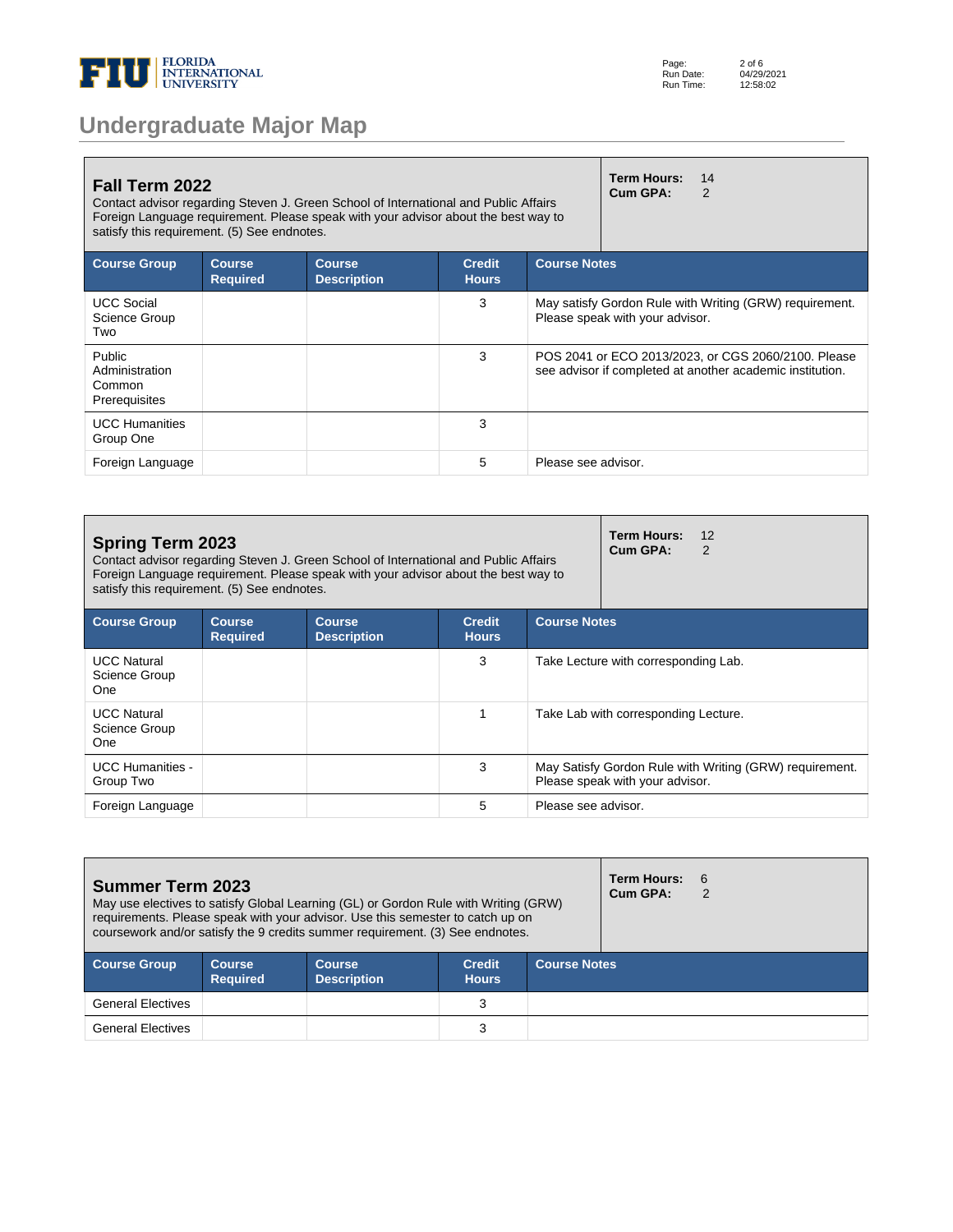

|  |  | <b>Undergraduate Major Map</b> |  |
|--|--|--------------------------------|--|
|  |  |                                |  |

| Fall Term 2023<br>Use this semester to complete pre-requisites, if necessary (Public Administration Common<br>Prerequisites: POS 2041, ECO 2013/2023 and CGS 2060/2100). Please see advisor if<br>pre-regs were completed at another academic institution. |                                  | <b>Term Hours:</b><br>13<br>Cum GPA:<br>$\mathcal{P}$ |                               |                                                                                                                  |
|------------------------------------------------------------------------------------------------------------------------------------------------------------------------------------------------------------------------------------------------------------|----------------------------------|-------------------------------------------------------|-------------------------------|------------------------------------------------------------------------------------------------------------------|
| <b>Course Group</b>                                                                                                                                                                                                                                        | <b>Course</b><br><b>Required</b> | <b>Course</b><br><b>Description</b>                   | <b>Credit</b><br><b>Hours</b> | <b>Course Notes</b>                                                                                              |
| Public<br>Administration<br>Core                                                                                                                                                                                                                           | PAD 3003                         | Intro Public Policy<br>Serv                           | 3                             |                                                                                                                  |
| <b>UCC Natural</b><br>Science - Group<br>Two                                                                                                                                                                                                               |                                  |                                                       | 3                             | Take Lecture with corresponding Lab.                                                                             |
| <b>UCC Natural</b><br>Science - Group<br>Two                                                                                                                                                                                                               |                                  |                                                       | 1                             | Take Lab with corresponding Lecture.                                                                             |
| Public<br>Administration<br>Common<br>Prerequisites                                                                                                                                                                                                        |                                  |                                                       | 3                             | POS 2041 or ECO 2013/2023, or CGS 2060/2100. Please<br>see advisor if completed at another academic institution. |
| Public<br>Administration<br>Concentration<br>Electives - Public<br>Administration                                                                                                                                                                          |                                  |                                                       | 3                             | Please see PDA to view list of approved courses.                                                                 |

| <b>Spring Term 2024</b><br>May use PAD 3034 or PAD 3800 to satisfy Global Learning Discipline-Specific (GL).<br>Please speak with your advisor. |                                  |                                     |                               |                      | <b>Term Hours:</b><br>12<br>Cum GPA:<br>2        |  |
|-------------------------------------------------------------------------------------------------------------------------------------------------|----------------------------------|-------------------------------------|-------------------------------|----------------------|--------------------------------------------------|--|
| <b>Course Group</b>                                                                                                                             | <b>Course</b><br><b>Required</b> | <b>Course</b><br><b>Description</b> | <b>Credit</b><br><b>Hours</b> | <b>Course Notes</b>  |                                                  |  |
| Public<br>Administration<br>Concentration<br>Electives - Public<br>Administration                                                               |                                  |                                     | 3                             |                      | Please see PDA to view list of approved courses. |  |
| Public<br>Administration<br>Core                                                                                                                | PAD 4723                         | App Res Meth                        | 3                             | PA Major Core course |                                                  |  |
| Public<br>Administration<br>Core                                                                                                                | PAD 3034                         | Policy Dev & Impl                   | 3                             | PA Major Core course |                                                  |  |
| 3000-4000 Level<br>Electives                                                                                                                    |                                  |                                     | 3                             |                      | May be outside of the Major                      |  |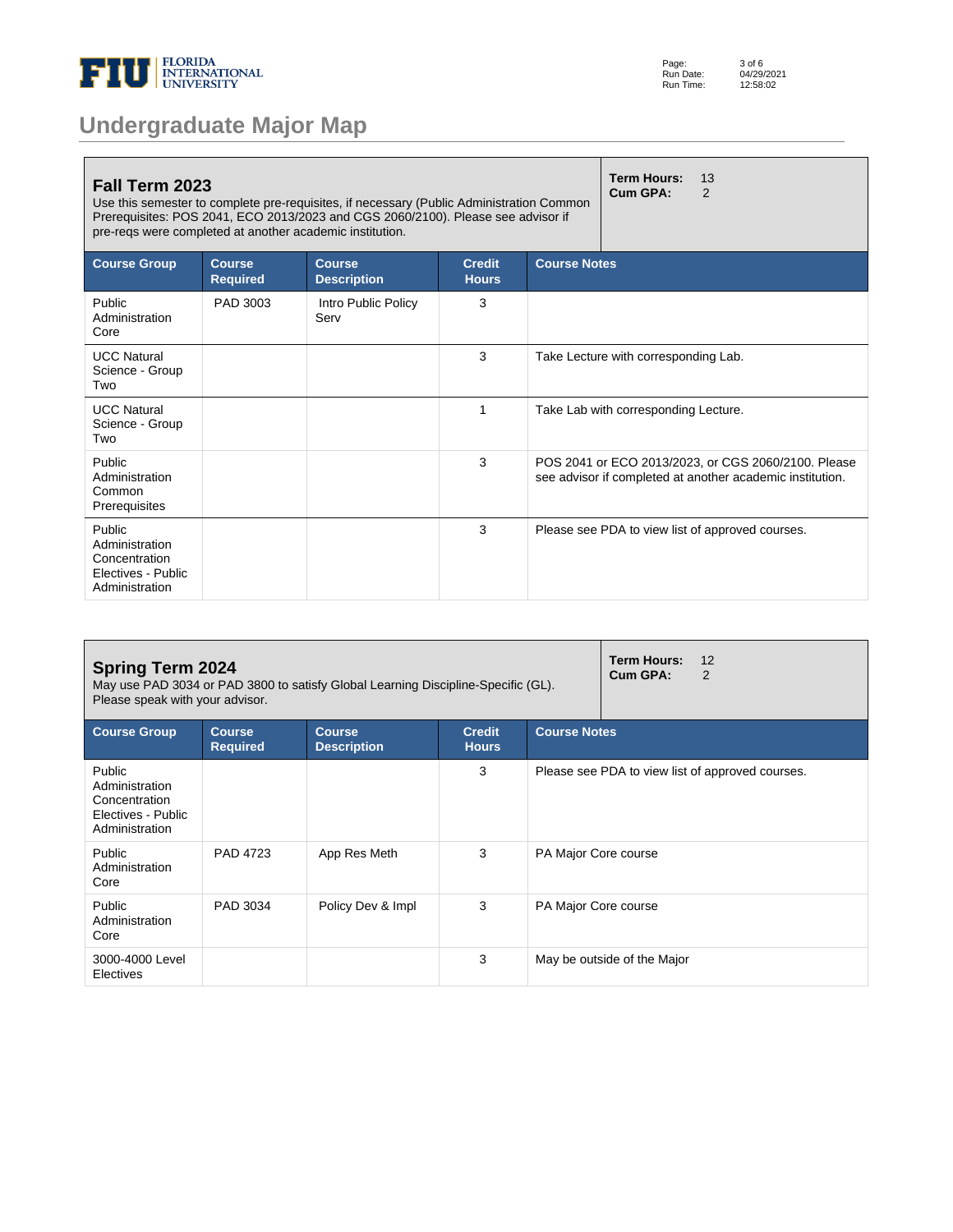

| Page:     | 4 of 6     |
|-----------|------------|
| Run Date: | 04/29/2021 |
| Run Time: | 12:58:02   |

| <b>Summer Term 2024</b><br>summer requirement. (3) See endnotes                   |                                  | May use PAD 3800 to satisfy Global Learning Discipline-Specific (GL). Please speak with<br>your advisor. Use this semester to catch up on coursework and/or satisfy the 9 credits |                               |                      | <b>Term Hours:</b><br>Cum GPA: | 6<br>$\overline{2}$ |
|-----------------------------------------------------------------------------------|----------------------------------|-----------------------------------------------------------------------------------------------------------------------------------------------------------------------------------|-------------------------------|----------------------|--------------------------------|---------------------|
| <b>Course Group</b>                                                               | <b>Course</b><br><b>Required</b> | <b>Course</b><br><b>Description</b>                                                                                                                                               | <b>Credit</b><br><b>Hours</b> | <b>Course Notes</b>  |                                |                     |
| Public<br>Administration<br>Concentration<br>Electives - Public<br>Administration | PAD 3800                         | Managing Global<br><b>Cities</b>                                                                                                                                                  | 3                             | PA Major Core course |                                |                     |
| 3000-4000 Level<br>Electives                                                      |                                  |                                                                                                                                                                                   | 3                             |                      | May be outside of the Major    |                     |

| Fall Term 2024                                                                    |                                  |                                     |                               | <b>Term Hours:</b><br>15<br>Cum GPA:<br>2        |  |
|-----------------------------------------------------------------------------------|----------------------------------|-------------------------------------|-------------------------------|--------------------------------------------------|--|
| <b>Course Group</b>                                                               | <b>Course</b><br><b>Required</b> | <b>Course</b><br><b>Description</b> | <b>Credit</b><br><b>Hours</b> | <b>Course Notes</b>                              |  |
| Public<br>Administration<br>Core                                                  |                                  |                                     | 3                             | PAD 4223 or PAD 4414 or PAD 4432                 |  |
| Public<br>Administration<br>Core                                                  |                                  |                                     | 3                             | PAD 4223 or PAD 4414 or PAD 4432                 |  |
| Public<br>Administration<br>Concentration<br>Electives - Public<br>Administration |                                  |                                     | 3                             | Please see PDA to view list of approved courses. |  |
| 3000-4000 Level<br>Electives                                                      |                                  |                                     | 3                             | May be outside of the Major                      |  |
| 3000-4000 Level<br>Electives                                                      |                                  |                                     | 3                             | PA Major Core course                             |  |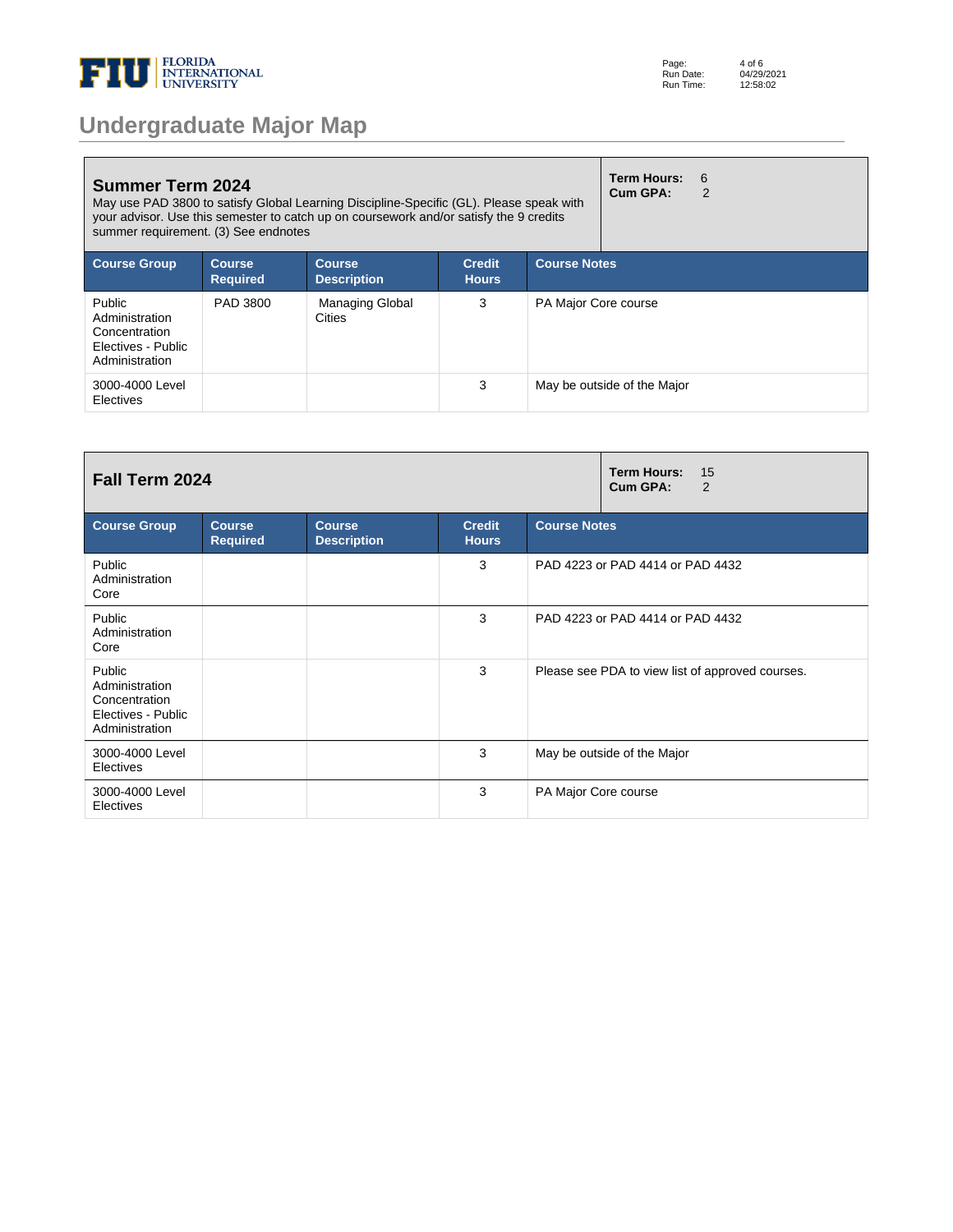

| <b>Spring Term 2025</b><br>Meet with advisor to do final graduation check.        |                                  |                                     |                               | <b>Term Hours:</b><br>12<br>Cum GPA:<br>2        |
|-----------------------------------------------------------------------------------|----------------------------------|-------------------------------------|-------------------------------|--------------------------------------------------|
| <b>Course Group</b>                                                               | <b>Course</b><br><b>Required</b> | <b>Course</b><br><b>Description</b> | <b>Credit</b><br><b>Hours</b> | <b>Course Notes</b>                              |
| Public<br>Administration<br>Concentration<br>Electives - Public<br>Administration |                                  |                                     | 3                             | Please see PDA to view list of approved courses. |
| Public<br>Administration<br>Core                                                  | PAD 4934                         | Integrative Sem<br>Public Po        | 3                             | PA Major Core Course                             |
| Public<br>Administration<br>Concentration<br>Electives                            |                                  |                                     | 3                             | PAD 4223 or PAD 4414 or PAD 4432                 |
| <b>General Electives</b>                                                          |                                  |                                     | 3                             |                                                  |

| Cum GPA:<br><b>Summer Term 2025</b><br>Use this semester to catch up on coursework and/or satisfy the 9 credits summer<br>requirement (if needed). (3) See endnotes |
|---------------------------------------------------------------------------------------------------------------------------------------------------------------------|
|---------------------------------------------------------------------------------------------------------------------------------------------------------------------|

### **General Requirements**

\*Critical Indicator is the minimum grade indicated in specific courses to demonstrate proficiency and progress in major. Earning less than the minimum grade is a trigger for a conversation with advisor\*

#### GENERAL UNIVERSITY REQUIREMENTS

See your Panther Degree Audit (PDA) for a real-time update on your academic career progress and additional information on University and major requirements at http://my.fiu.edu.

(1) UCC: Students must meet the University Core Curriculum (UCC) requirements. For a full list of UCC courses, see http://undergrad.fiu.edu/advising/curriculum.html or speak with your advisor. UCC courses must be taken for a letter grade and may not be taken at other institutions without permission from the Dean of Undergraduate Education.

(2) Global Learning: Freshmen entering FIU Summer B 2010 or later must take at least two Global Learning (GL) designated courses at FIU. See http://goglobal.fiu.edu. Courses must be:

- 1 GL foundation course (from the University Core Curriculum), which must be taken within the first 60 credits.

- 1 GL discipline-specific course (3000/4000 level)

(3) Summer Hours Requirement: All students entering FIU or any university within the State University System (SUS) of Florida with fewer than 60 credit hours are required to earn at least nine credit hours prior to graduation by attending one or more summer terms at a university in the SUS.

(4) Gordon Rule: All Gordon Rule courses (i.e., English Composition, some Humanities courses, and